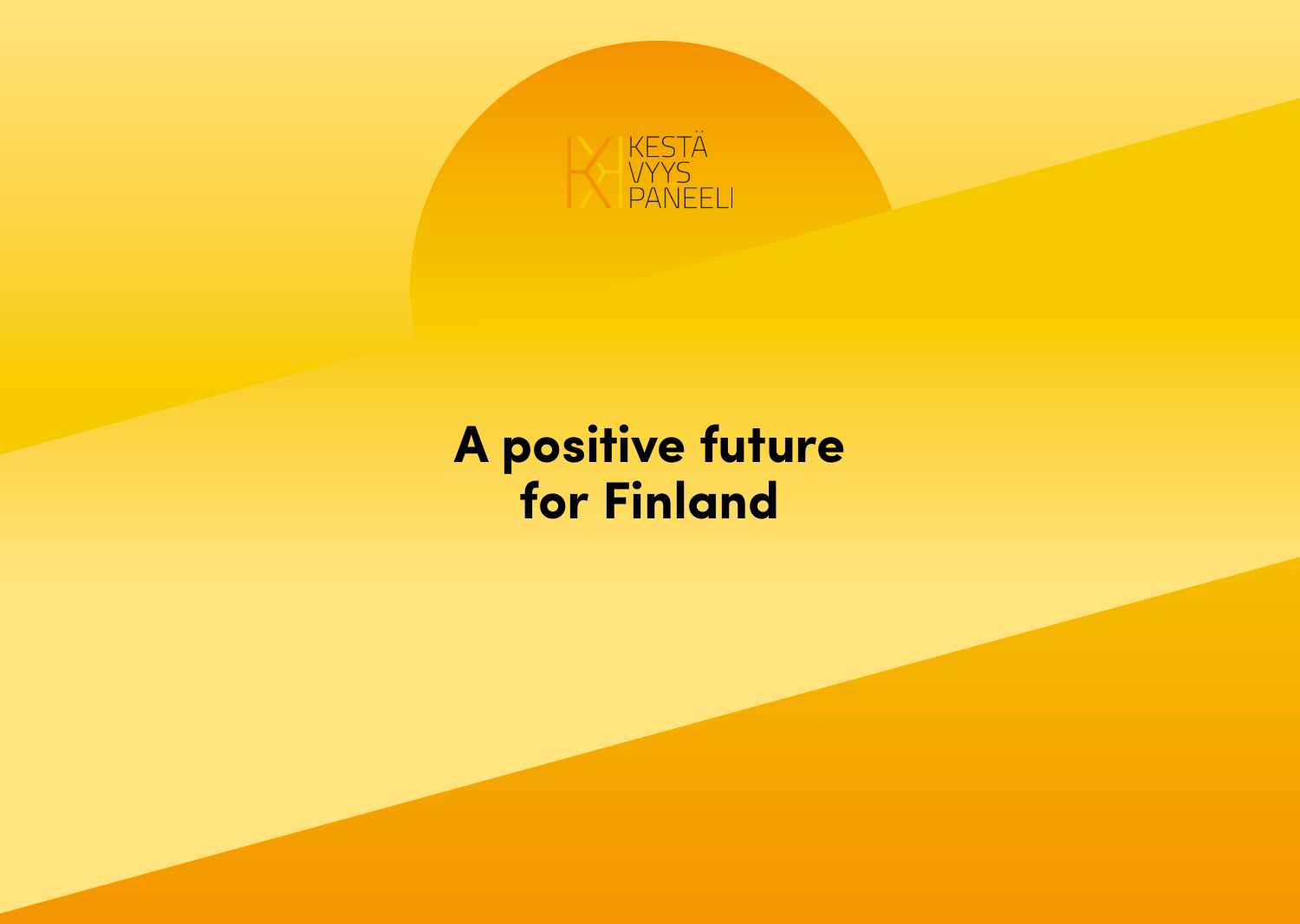# **Science shows that Finland needs a new kind of positive image of a sustainable future**

#### **A sustainable welfare state is achievable**

**Finland has the prerequisites for showing the way to others and also a global obliga-**

**tion to do so.**

In Finland we can foresee a future in<br>
which good, healthy and meaningful life<br>
with a minimal burden on the environ-<br>
ment. This will be achieved through interdisn Finland we can foresee a future in which good, healthy and meaningful life with a minimal burden on the environciplinary economic wisdom, the implementation of bold systemic transformations and a broad dialogue in society.

It is important to involve those groups and organisations, which, up until now, have not had the chance to participate in the building of a sustainable way of life. A future that is sustainable in the long-term is created

today on the basis of scientific knowledge – through joint efforts by various actors.

Building an ecologically sustainable and just welfare state is the same kind of national venture as were previously the establishment of the school system and healthcare that serves the entire population or the launch of the pension system. It is not an impossible task, but making it happen will require political commitment across the board, a respect for knowledge-based decision-making and

the rethinking of our way of life in a manner that involves all people. We must break free from pursuing such progress that increases ecological debt. Being able to do this requires that each decision-maker in different sectors and on different levels of society

> actively takes responsibility for identifying risks and opportunities and participates in the ecosocial building and development of new technologies that recognise the limits of this planet.

Finland, inevitably, operates in the global community as part of the planet's natural systems. The impacts of production and consumption extend to ecosystems and people in different parts of the Earth. Finland has the prerequisites for showing the way to others and also a global obligation to do so. Leading by example requires that we, together with various actors in society, recognise the view of a sustainable future, set ambitious goals and take determined action to achieve them.

#### **We need a rapid change in society's structures and functioning**

**TRANSISTER HE OVERVISE OF NATURE SOURCES**<br>
progressed so far that instead of a<br>
progressed so far that instead of a<br>
product shapes we need a swift societal and environmental pollution have gradual change, we need a swift societal transformation which allocates resources in a new way, one that fosters sustainability. The sustainability transformation is a systemic approach for society to change, in an orderly and holistic manner, its well-being-maintaining systems from the current unsustainable activities to ones that are sustainable in all respects. However, the road towards the sustainability transformation is being blocked by bumps and signposts that lead us astray. These include the illusions of continuity, inconvenience and decoupling.

**A new kind of vision for achieving a sustainable future**

**Step 1: Direction**  When you want something new, let go of the old.

National government plays a significant role in showing the way towards sustainability. It can, in many ways, support, involve and, otherwise, motivate people and communities to make the sustainability transformation happen. National government can dismantle obstacles and modify structures, but it, alone, cannot build a sustainable future or accelerate the sustainability transformation. The participation of all actors of society in various roles is needed in business, the financing system, the media sector, municipalities, education and research, communities and associations, and also as individuals.

### **Step 2: Flexibility** When you want to ensure

progress, identify the risks and improve flexibility.

#### **Step 3: Learning**

When you pursue well-being, secure an eco-social bildung that combines knowledge and ethics.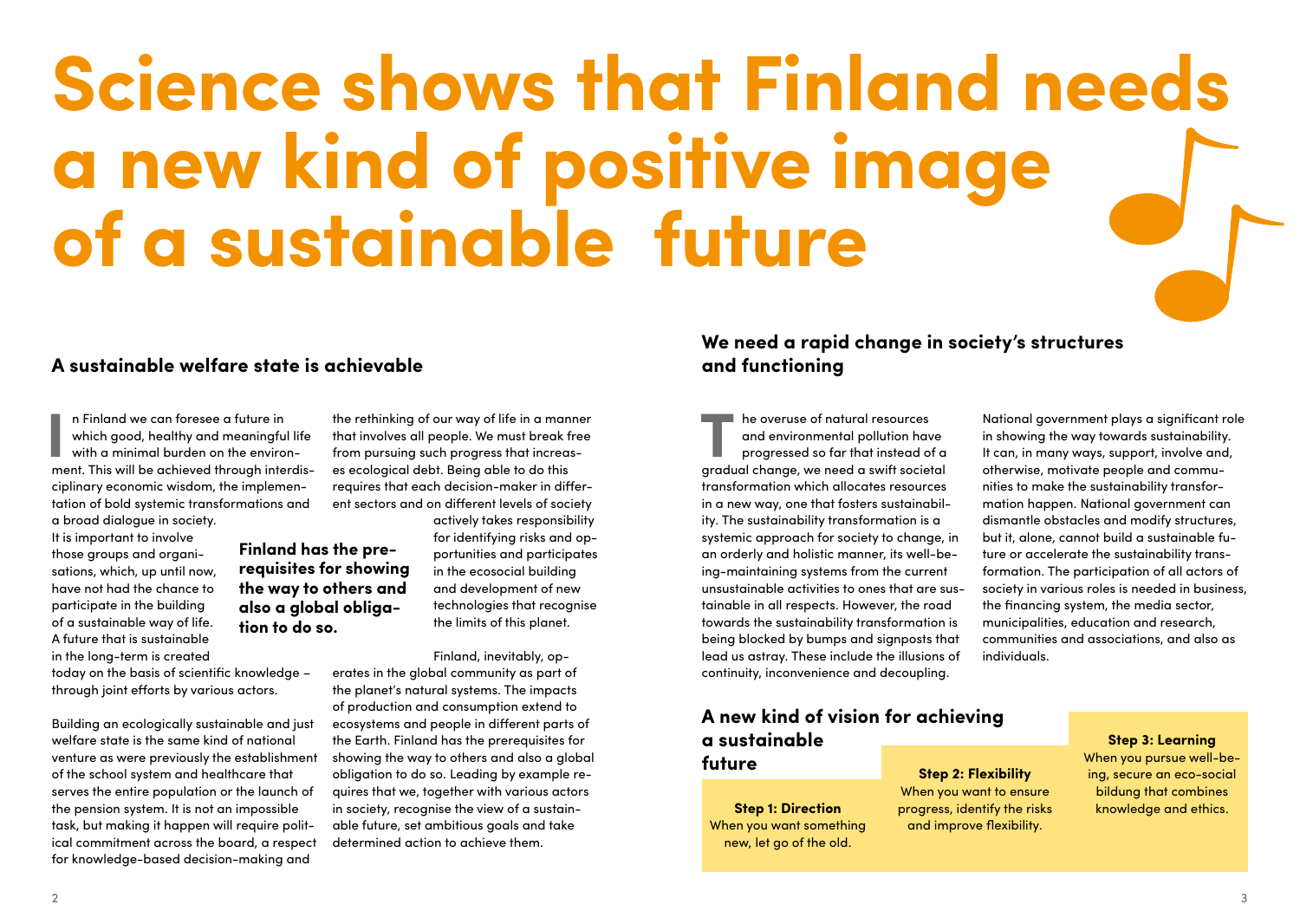# **In Finland we can foresee a future**

in which good, healthy and meaningful life with a minimal burden on the environment is possible. This will be achieved through interdisciplinary economic wisdom, the implementation of bold systemic transformations and a broad dialogue in society. A future that is sustainable in the longterm is created today on the basis of scientific knowledge – through joint efforts by various actors.



**<sup>S</sup>ustainabl<sup>e</sup> <sup>w</sup>ell-bein<sup>g</sup>**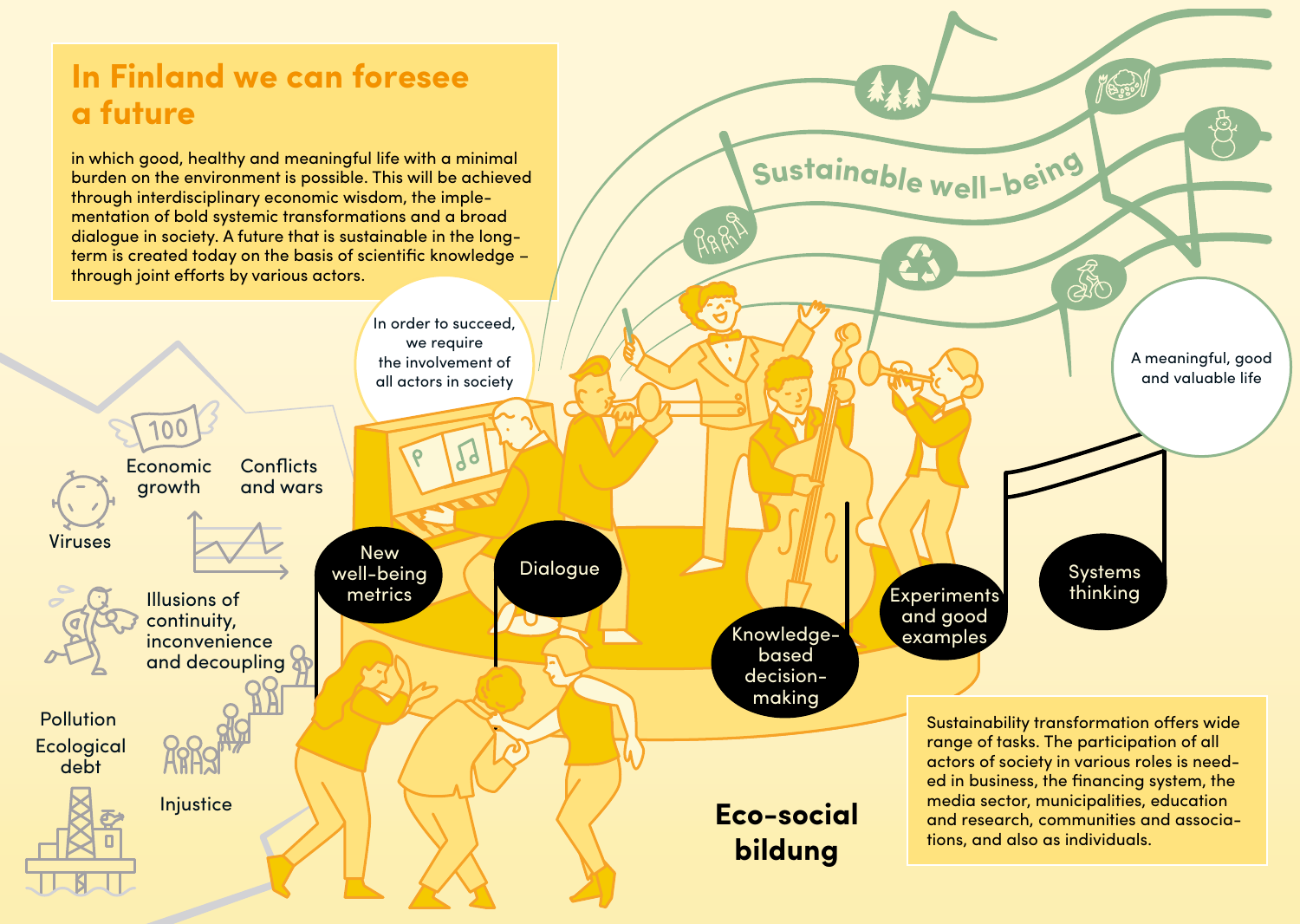# **Social debate as a way to exit the paths leading us astray**

In Finland, there is a mutual understanding<br>
concerning the need to foster sustainable<br>
development. However, the concrete meth-<br>
add to do so are still being debated n Finland, there is a mutual understanding concerning the need to foster sustainable ods to do so are still being debated.

The established institutions and operating methods and old truths considered to be set in stone make it difficult for new kinds of information, and information that highlights uncertainties to penetrate decision-making in the government and in companies. In a stable operating environment, decision-making routines help actors to operate efficiently, but when new kinds of challenges are being solved, it must be possible to both let go of the old and align the new operating methods with the previous decision-making systems and implementation structures.

In addition to new kinds of information, new methods to produce and apply information are needed. Using systems thinking in the social debate between various actors helps take uncertainties into consideration. A dialogue that brings together different viewpoints challenges the assumption that there is only one distinct alternative to be found that solves complex issues.

A debate in which various actors are genuinely heard needs to be based on extensive researched information. For example, social welfare and health policy should not be left for sector politicians alone to make, nor should the economy only be the responsibility of economists. Instead, the debate concerning the sustainable economy of the future should be comprehensive and multidisciplinary.

The Expert Panel for Sustainable Development has identified the following key illusions that slow down the progress of the sustainability transformation, as well as ways to overcome these illusions.

# **From the illusion of inconvenience to well-being that respects nature**

The illusion of inconvenience is a com-<br>mon first impression of the sustaina-<br>bility transformation. According to it,<br>the transformation is a difficult and comple mon first impression of the sustainability transformation. According to it, the transformation is a difficult and complex bundle of challenges interconnected in a way that cannot be anticipated. Fostering sustainable development is considered to involve giving up the current accomplishments or returning to days past, although it could be seen as a life-enriching, smooth transition that is manageable through cooperation and leads towards new, fully sustainable practices.

Political decision-makers, business life and individual consumers need shared experiences of sustainability, meaning a more convenient, pleasant and functioning environment, as well as well-being and health. Concrete examples can be used to share experiences of the value that is gained when harmful things are given up and of the contradictions that exist between our consumption habits and goals.

Good examples can be made even better by implementing various kinds of pilots. Accelerating the sustainability transformation requires communicating openly about successful experiments locally, nationally and globally.



In fostering health, links have been identified between the health of people and the environment as planetary health. An abundant nature supports both physical and psychological well-being, and climate-wise exercise and diet also support human health.

Replacing meat with new, plant-based proteins means a shift to a different kind of a diet; it does not mean one would go hungry or never eat tasty food again. In addition, it will bring new, innovative business operations and jobs to Finland. Using transport that produces lower emissions, such as bicycling or walking, is a change that will improve the quality of life and offer health benefits and the joy of exercising.

A successful sustainability transformation helps to avoid crises, but overcoming crises is also empowering. For example, the Covid-19 pandemic was an opportunity for many employers and families to try out new ways to nurture health and well-being; nature provided a space without infection risks for both relaxation and exercising; new recipes could be experimented within the kitchen at home, and companies created new methods and routines for remote work.

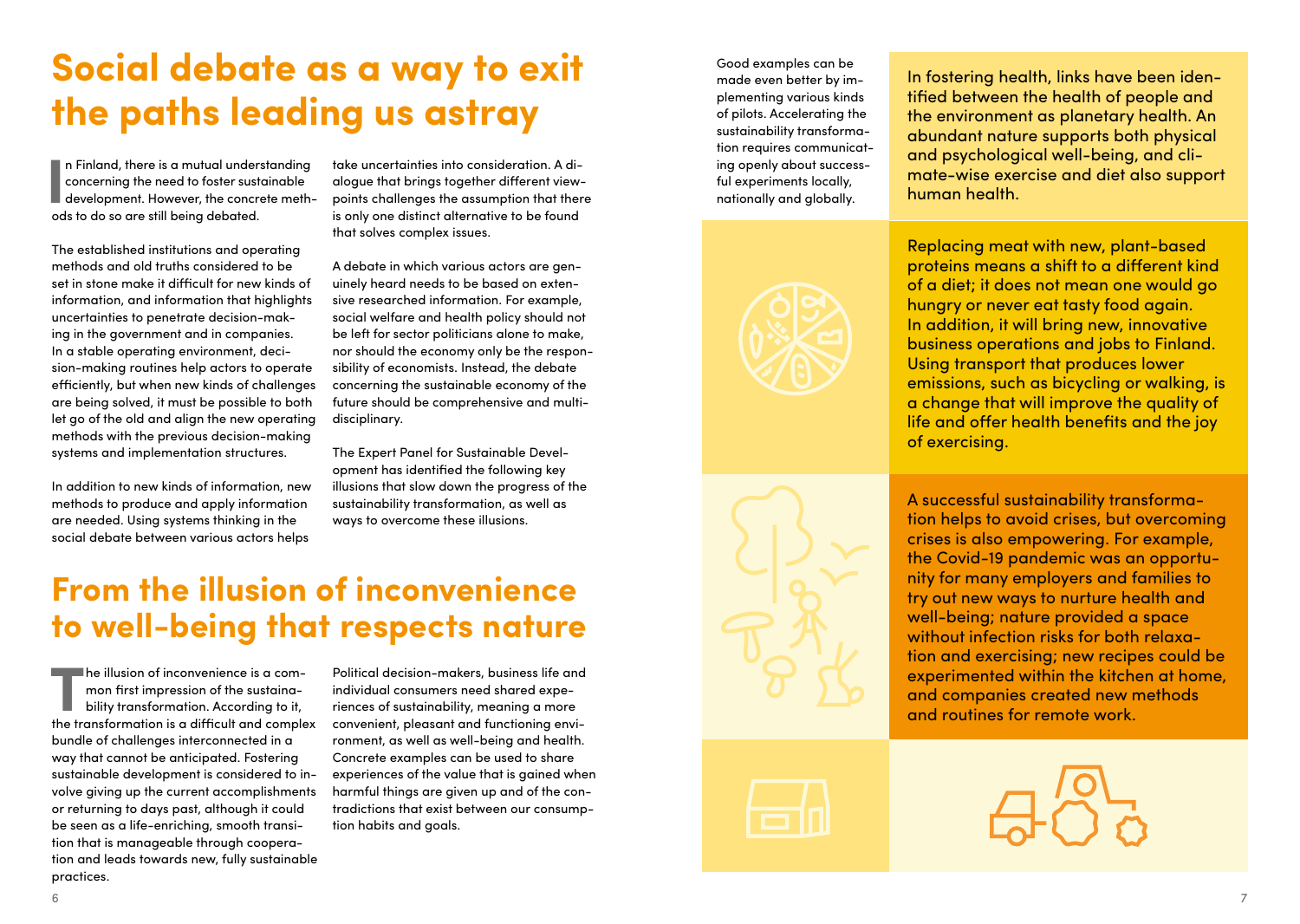## **Applying futures consciousness to break away from the illusions of continuity and decoupling**

**The decoupling of well-being from economic growth or the environmental burden cannot be achieved** 

**quickly.**

In the illusion of continuity, tomorrow is<br>
a seamless continuum of yesterday, and<br>
reason and emotion do not accommo-<br>
date futures that are radically different. This n the illusion of continuity, tomorrow is a seamless continuum of yesterday, and reason and emotion do not accommois problematic in a world where changes are being intensified by global interdependency and new technologies, as well as the climate crisis and decreasing biodiversity. The earlier preconditions of operations will change and may shatter in a fundamental manner. The illusion of continuity is also maintained by the thought pattern according to which different kinds of futures are unrealistic, although the future will certainly be different from today.

The illusion of continuity is also associated with the fantasy that we are being able to simultaneously grow the economy and reduce the burden on the environment. This is called the illusion of decoupling.

Based on research evidence, it is not possible to achieve the decoupling of economic growth measured by GDP from the increase in the burden on the environment. An extra challenge is the current model of outsourcing the adverse impacts of production to other countries, which gives rise to excessive optimism about the reduction of climate emissions in Finland, for example.

The decoupling of well-being from economic growth or the environmental burden cannot be achieved quickly. For example, the Finnish social and health policy has committed strongly to advancing the well-being and health of citizens since the 1960s. Redeeming

this well-being promise has been considered to require a high employment level and the resulting GDP growth. The challenge is now to manage the adverse impacts of economic growth, while, among other things, the ageing of the population increases the financing need in the social and healthcare services.

Including the costs of adverse impacts on the environment in the prices of products and services in full and abruptly would result in steep cost increases and increase the risk of an uneven distribution of consumption and wealth. In addition, the investments

> made to promote ecological sustainability would, at worst, significantly cut the resources allocated to other public expenditure. At the same time, there is a need to discontinue, at a minimum, the tax subsidies that are harmful to the environment. The demands

that the public economy should be stabilised and indebtedness should be reduced pose a challenge. These requirements are currently being taken much more seriously in Finland than in the past decades.

We need a better ability to understand path dependencies, identify the nature of the changes and create a goal-oriented change that supports the well-being of people and the environment in an uncertain world. Strengthening the futures consciousness can help us understand alternative futures, create agency in the face of changes, enable us to apply systems thinking, and generate solicitude.

## **Global economic wisdom supports economic redistribution**

**The reallocation of business subsidies is a central steering method that the government should further immediately.**

ot all growth is equal in terms of qual-<br>ity. We need certain things a lot less<br>than we need other things, although<br>in the modern economic ity. We need certain things a lot less than we need other things, although

in the modern economic bookkeeping, they both would still be valued the same. A profound value discussion on the need for economic redistributions will be inevitable if the global increased inequality between people continues at the current pace. Controlled

implementation of the sustainability transformation requires radical growth in sectors that provide solutions and a radical reduction or downright discontinuation of activities in sectors that are harmful.

The reallocation of business subsidies is a central steering method that the government should further immediately. Subsidies should be directed away from sectors that are harmful to the environment and towards finding and executing solutions. This will introduce significant changes to land use and require closing down of the fossil economy by means of knowledge-based, economic and legal steering methods, while taking into consideration the fairness perspectives and the support measures they require. Although this will result in a considerable redistribution of wealth, there will not necessarily be reductions in the total quantity of property. In the long term, the sustainability transformation will be the best way to prevent crashes in wealth. An open discussion on a socially just distribution of wealth is also needed in Finland.

More extensive and more realistic economic and well-being metrics are needed in addition to the GDP. The information they

> increase the futures consciousness and help make the vision of a sustainable future more tangible. More transparent information must be produced to steer the environmental impacts of consumption on the level of both domestic and inter-

provide can be used to

national trade. Opportunities may also be discovered in a new concept of well-being, for example, by shifting the focus to fostering health by means of nature-based solutions and by preventing the generation of environment-based health risks, such as air pollution, noise, heatwaves and pandemics.

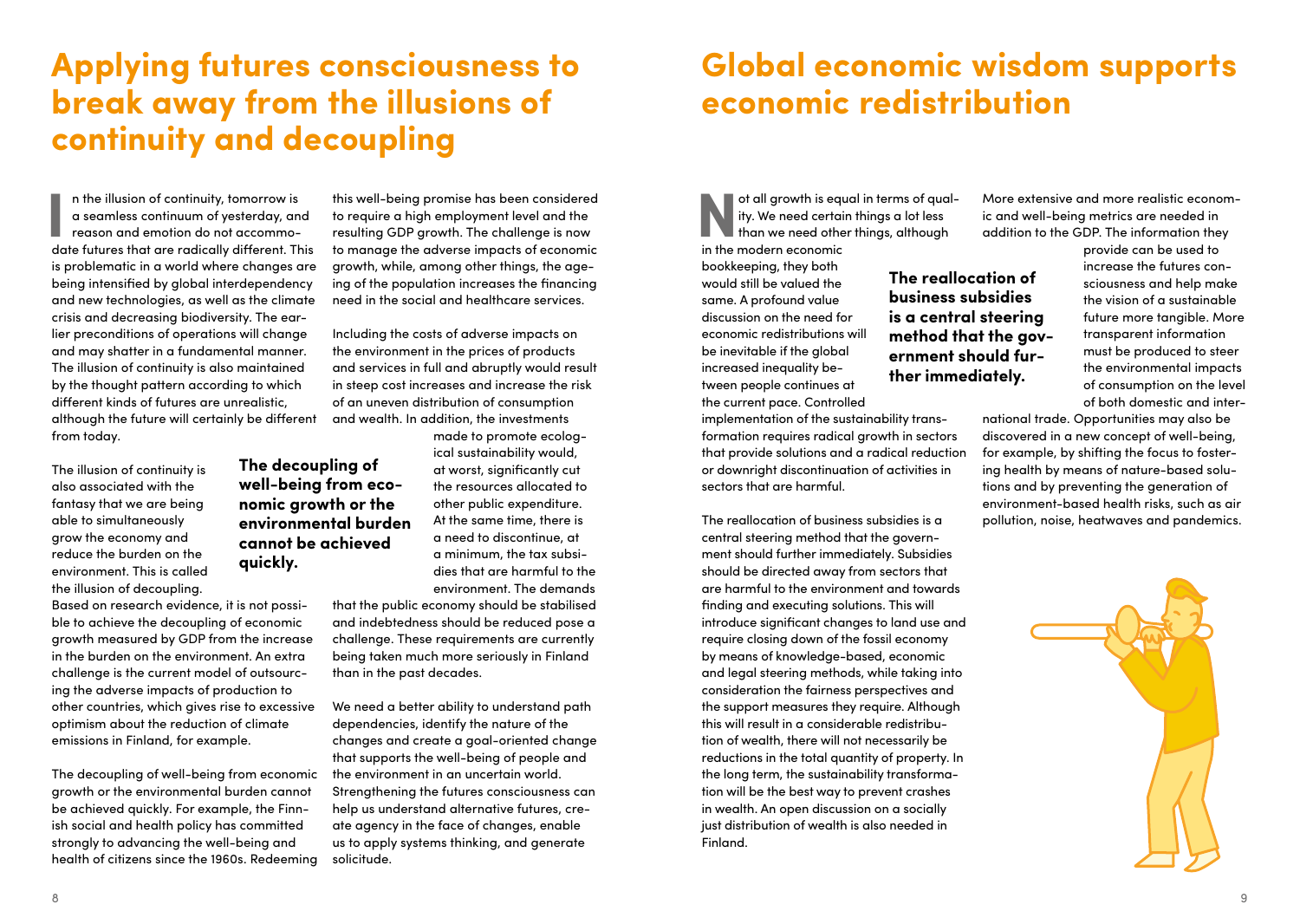# **Burdens of the current sustainability thinking, and opportunities for paths of change**

**The sustainability transformation is<br>already in progress in many plac-<br>es. Paths are opening up towards<br>positive sustainable future. A lot of work** already in progress in many places. Paths are opening up towards a positive, sustainable future. A lot of work is still required from society as a whole to clear the obstacles. Inter- and transdisciplinary research has succeeded in showing that positive sustainability visions will bring different actors together and contribute to establishing paths to transformation in food and textile systems, for example, if longterm processes exist that enable harmonious collaboration between different actors.

Promoting sustainability thinking is continuous, goal-oriented work. We need examples that are directed towards sustainability and provide the efforts with a good boost. It is of utmost importance to define both the leverage points that spur many

different actors forward and the key problem areas. They will help to identify the matters that need special attention.

**Problems, such as pandemics, climate change or armed conflicts do not occur one by one, and the crises they create are** 

**intertwined.** 

The sustainability transformation builds a future in which the generation of crises is mitigated and controlled better than today. The current crises show that we have the

**We have been forced to simultaneously live with both the coronavirus variants and other health concerns. Public health is linked to ecosystem changes that destabilise agriculture or forestry, climate risks, and the increase in global inequality and tensions, for example.** 

> ability, at least momentarily, to take swift action towards a common goal in society. They also help us to envision what the consequences of other sudden profound shortages in total sustainability and uncontrolled crises would be. Problems, such as pandem-

ics, climate change or armed conflicts do not occur one by one, and the crises they create are intertwined. The links between crises are far-reaching, and identifying them is key in preventing and controlling crises. Crisis management is supported by moving from centralised global chains to decentralised, more flexible production chains. For this, a

new kind of knowledge base is needed that makes the preparing of future scenarios possible.

In the public debate, intergenerational responsibility often manifests as an emphasis on the necessity of economic growth and continuous consumption. By contrast, climate change and the decreasing biodiversity, which erode the possibilities of future generations to live on this planet, are not handled as seriously in economic discussions. The economy has become a value in itself that directs our operations, although it should only be a means to foster well-being.

The situation of the Earth is serious and requires an urgent change of direction in the development. In strong sustainability, the basis of the economy and society is an uncompromising respect for the limits of the planet. Wealth must be created and distributed in a manner that does not jeopardise the planet's capacity to produce well-being for people. The establishing of a new way of thinking requires that the co-dependencies between well-being, nature's systems and economic thinking are identified and immediately taken into consideration in decision-making, and that people are involved and more sustainable operating models are introduced.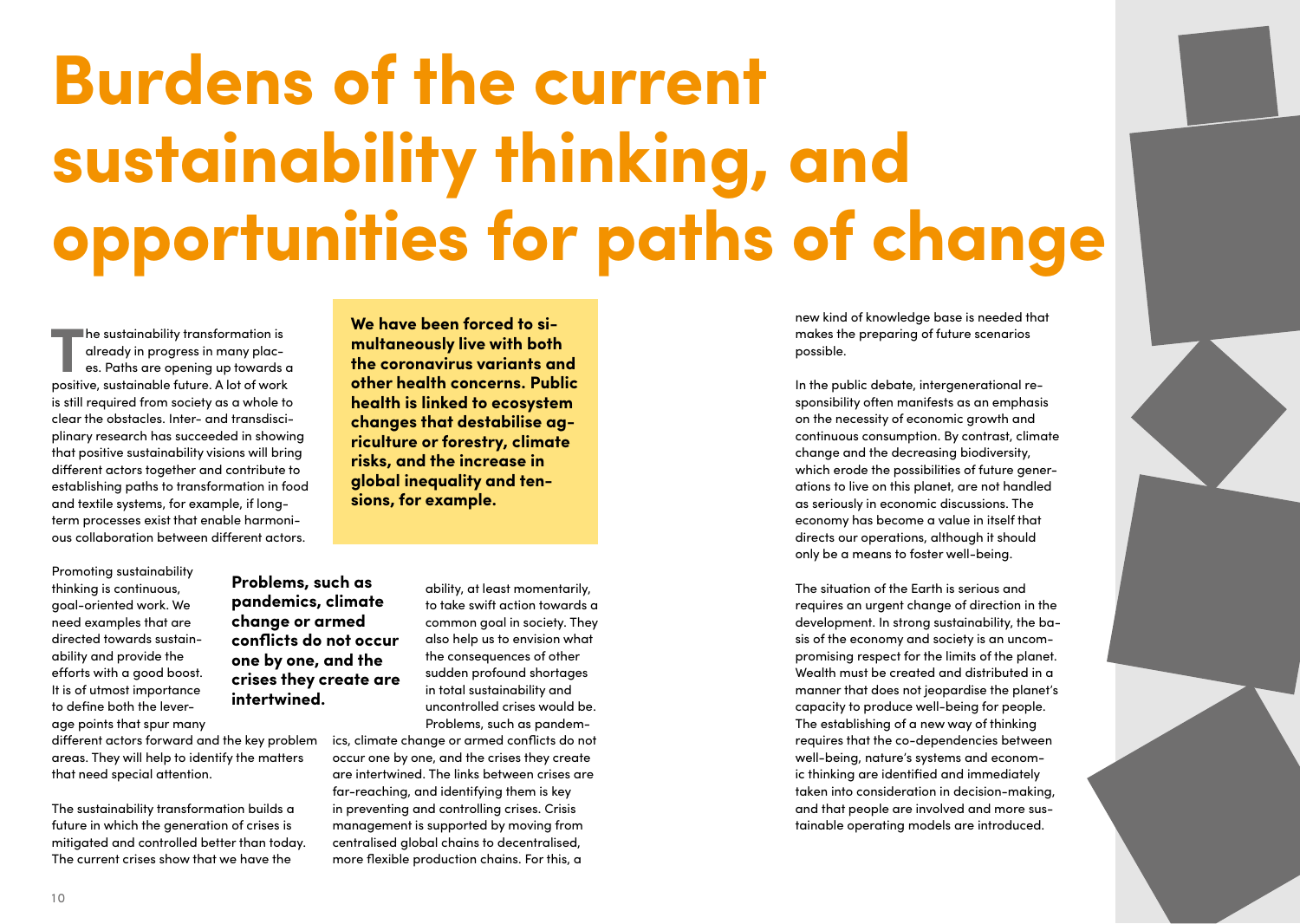# **Towards a successful sustainability transformation**

tious state of activity that we want to pursue. It is a future state which does not yet exist, but the ele ments of which can already be identified. It takes a different form in different countries and cultures, but the principle is the same. In the future state of ac tivity, the institutions maintained by people will jointly develop and

**It is time to let go of unrealistic images of the future, which either would have us believe that the current wasteful and unjust development can continue or paint a picture of a future without opportunities to maintain well-being.** 

maintain systems that support the health and well-being of both people and the planet, generating a harmonious planetary entity.

**Example 12 and the state of the state of the state of the state of the state of the state of the state of the state of the state of the state of the state of the state of the state of the state of the state of the state o** The beginning rhythms can already be felt. In Finland, they can be felt on different levels of society and in different groups of actors. What is needed now is a shared image of the future, jointly defined objectives and a set of tangible measures to take in order to make progress. Politicians and national government have the key task of bringing all build ers of the future together. Legitimate procedures are also needed for handling conflicts and coming up with sufficient ly good compromises.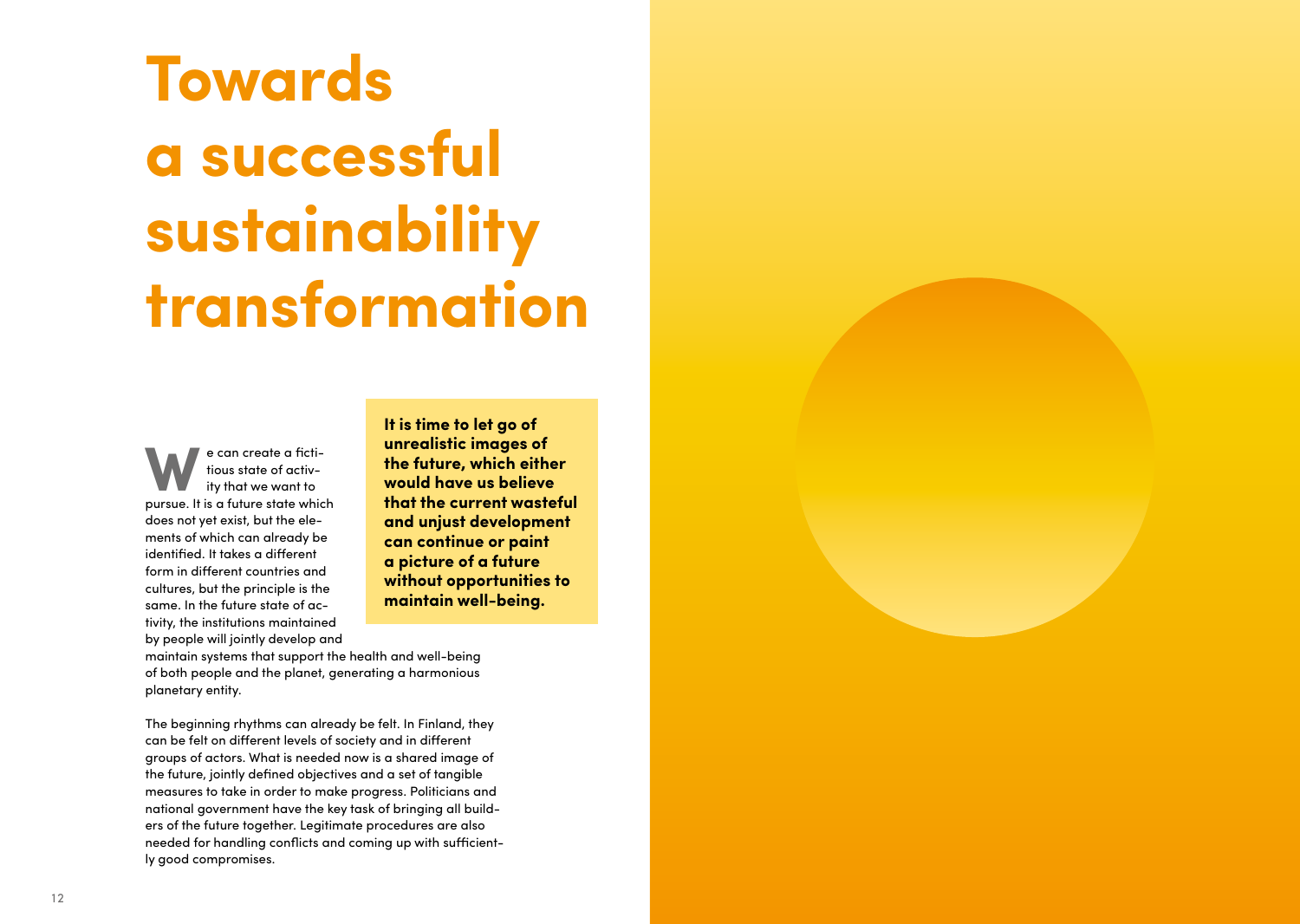#### **Recommendations for national governments**

**Tioo** 

#### **Steering of the financial system**

- Promoting measures that increase the transparency of cash flows and tax income, such as limiting the operations of tax havens and imposing a global transaction tax in cooperation with other countries.
- Through tax breaks and information guidance, enabling households to make investments that help fund investments required by the sustainability transition.
- Guiding the financing terms and conditions of new innovations and companies towards a direction that makes it possible to measure the ecological footprint, the support for the sustainability transition, sociocultural sustainability and long-term economic returns.

### **Steering of the media sector**

- Through economic steering mechanisms, supporting critical media's responsible operations, which strive to monitor the exercise of power, draw overall pictures from isolated events and, instead of juxtaposing, make available solution paths based on reliable information.
- Through taxation measures, such as decreasing the value added tax, supporting media that switches to subscription fees instead of advertisements, for example, as their source of income.
- is the contract of the contract of the contract of the contract of the contract of the contract of the contract of the contract of the contract of the contract of the contract of the contract of the contract of the contra • Ensuring that sustainable development is a cross-cutting theme in YLE's strategy and its implementation plans.

**The Finnish Expert Panel for Sustainable Development has prepared recommendations for national government regarding the steering of various actors in the sustainability transformation.** 

### **Steering of business operations**

- Creating mechanisms for the pricing of key environmental problems and benefits and including them in the prices of raw materials and products. The experiences gained from the emissions trading of carbon will help to implement the pricing.
- Securing fair compensation and decent working conditions by means of cooperation between countries.
- Through taxation and other financial means of steering, ensuring that the financial result gained by companies from their operations does not disproportionately benefit only shareholders, but also funds society's infrastructure and educational duties that enable companies to operate.
- Adjusting taxation and the financial incentive system so that they support the sustainability transformation.
- Providing platforms for the joint development of sustainability measures in different sectors.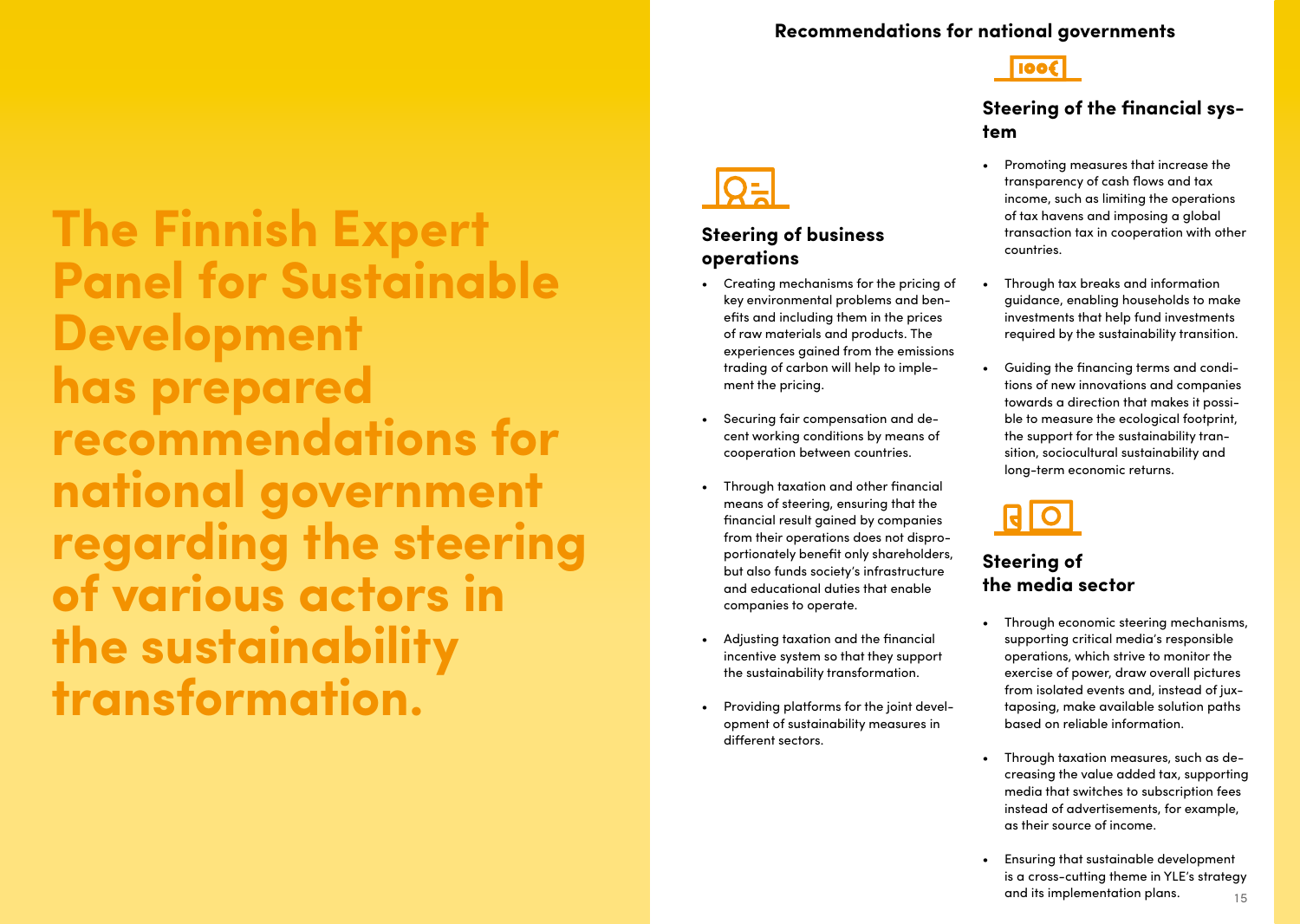

#### **Steering of municipal and regional administration**

- Steering the financing of municipalities and well-being areas through extensive sustainability metrics.
- Setting sustainability criteria and monitoring mechanisms for municipal and regional budgeting.
- Ensuring cooperation between municipalities in the promotion of sustainable development.



#### **Research policy**

- Securing sufficient, long-term and independent funding for solution-oriented interdisciplinary research.
- Enabling the production of open and critical information for political decision-making and for society more broadly, thus ensuring that the, as yet, unforeseen future obstacles to and opportunities provided by the sustainability transformation are identified.
- Ensuring cooperation between science and decision-making, so that there is a shared understanding in society of the key trends and change factors, their impacts and the consequences of different measures.





#### **Steering of education, and policies that support education**

- Making the solution-oriented learning of sustainable development part of a strong and inclusive national education system.
- Securing the learning of critical, science-based thinking on all levels of education and in life-long learning.
- Requiring universities and other educational institutions to work in cooperation to develop sustainable development education.



### **Steering of communities and civic organisations**

- Showing sufficient financial support for civic organisations to carry out activities that foster the sustainability transformation.
- Requiring an unwavering respect for human rights in order to secure free domestic and international civic activities.
- Securing the prerequisites of an extensive civic debate on the management of current and future sustainability issues.



#### **International cooperation policies**

- Assuming an active role in negotiations related to global challenges and crises.
- Integrating the objective and content of the powerful interdisciplinary sustainability transformation in the operations of the EU and the UN.

### **Policies steering individuals**

- Through legislation and information steering, securing the conditions for solutions that make it possible to reuse, share, repair and maintain consumer products.
- Offering new opportunities for constructive civic activity, such as citizen's forums.
- Enabling citizen-driven experiments and their assessment.